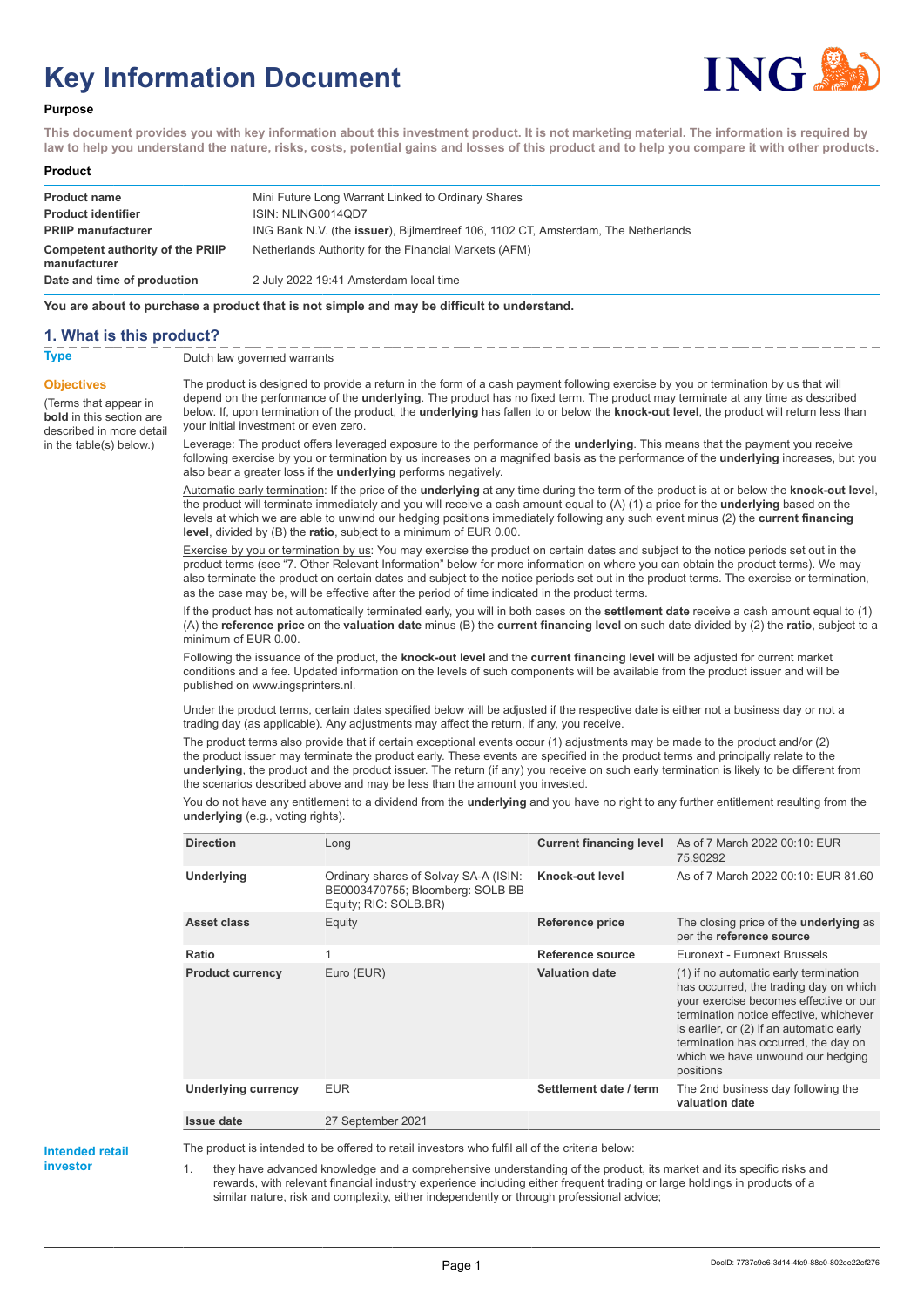- 2. they seek hedging and/or leveraged performance, expect the movement in the underlying to perform in a way that generates a favourable return, have an investment horizon of the recommended holding period specified below and understand that the product may terminate early;
- 3. they accept the risk that the issuer could fail to pay or perform its obligations under the product and they are able to bear a total loss of their investment; and
- 4. they are willing to accept a level of risk to achieve potential returns that is consistent with the summary risk indicator shown below.

The product is not intended to be offered to retail clients who do not fulfil these criteria.

## **2. What are the risks and what could I get in return?**

**Risk indicator**

**Performance scenarios**





**The risk indicator assumes you keep the product for 1 day. The actual risk can vary significantly if you cash in at an early or a later stage and you may get back less.**

The summary risk indicator is a guide to the level of risk of this product compared to other products. It shows how likely it is that the product will lose money because of movements in the markets or because we are not able to pay you.

We have classified this product as 7 out of 7, which is the highest risk class. This rates the potential losses from future performance at a very high level, and poor market conditions are very unlikely to impact our capacity to pay you.

**Be aware of currency risk:** If the currency of your account is different to the currency of this product, you will be exposed to the risk of suffering a loss as a result of the conversion of the currency of the product into the account currency. This risk is not considered in the indicator shown above.

**Be aware of currency risk:** If (i) the Underlying is traded in a different currency than EUR the unwind amount will be converted to EUR at the prevailing exchange rate which may result in a loss; or (ii) the currency of your account is different from the Currency of the product, you may be exposed to the risk of suffering a loss as a result of the conversion of the Currency of the product into the account currency. Risk (ii) above is not considered in the indicator shown above.

This product does not include any protection from future market performance so you could lose some or all of your investment.

If we are not able to pay you what is owed, you could lose your entire investment.

For detailed information about all risks relating to the product please refer to the risk sections of the prospectus and any supplements thereto as specified in the section "7. Other relevant information" below.

#### **Market developments in the future cannot be accurately predicted. The scenarios shown are only an indication of some of the possible outcomes based on recent returns. Actual returns could be lower.**

*Investment: EUR 10,000*

| <b>Scenarios</b>           |                                                                           | 1 day                          |  |
|----------------------------|---------------------------------------------------------------------------|--------------------------------|--|
|                            |                                                                           | (Recommended holding period)   |  |
| <b>Stress scenario</b>     | What you might get back after costs<br>Percentage return (not annualised) | <b>EUR 0.00</b><br>$-100.00\%$ |  |
| Unfavourable scenario      | What you might get back after costs<br>Percentage return (not annualised) | <b>EUR 0.00</b><br>$-100.00\%$ |  |
| <b>Moderate scenario</b>   | What you might get back after costs<br>Percentage return (not annualised) | EUR 1,289.92<br>$-87.10\%$     |  |
| <b>Favourable scenario</b> | What you might get back after costs<br>Percentage return (not annualised) | EUR 2.715.24<br>$-72.85%$      |  |

The average returns shown in the above table are not annualised, which means they may not be comparable to the average returns shown in other key information documents.

This table shows the money you could get back over the next day under different scenarios, assuming that you invest EUR 10,000. The scenarios shown illustrate how your investment could perform. The recommended holding period for this product is less than one year. The figures are therefore not calculated on a per year basis, but for the recommended holding period. Figures in this section and "4. What are the costs?" are therefore not comparable with figures given for products with a recommended holding period of at least one year. The scenarios presented are an estimate of future performance based on evidence from the past on how the value of this investment varies, and are not an exact indicator. What you get will vary depending on how the market performs and how long you keep the product. The stress scenario shows what you might get back in extreme market circumstances, and it does not take into account the situation where we are not able to pay you.

This product cannot be easily cashed in. This means it is difficult to estimate how much you would get back if you cash in before the recommended holding period. You will either be unable to cash in early or you will have to pay high costs or make a large loss if you do so.

The figures shown include all the costs of the product itself, but may not include all the costs that you pay to your advisor or distributor. The figures do not take into account your personal tax situation, which may also affect how much you get back.

Buying this product holds that you think the price of the underlying will increase.

Your maximum loss would be that you will lose your investment.

## **3. What happens if ING Bank N.V. is unable to pay out?**